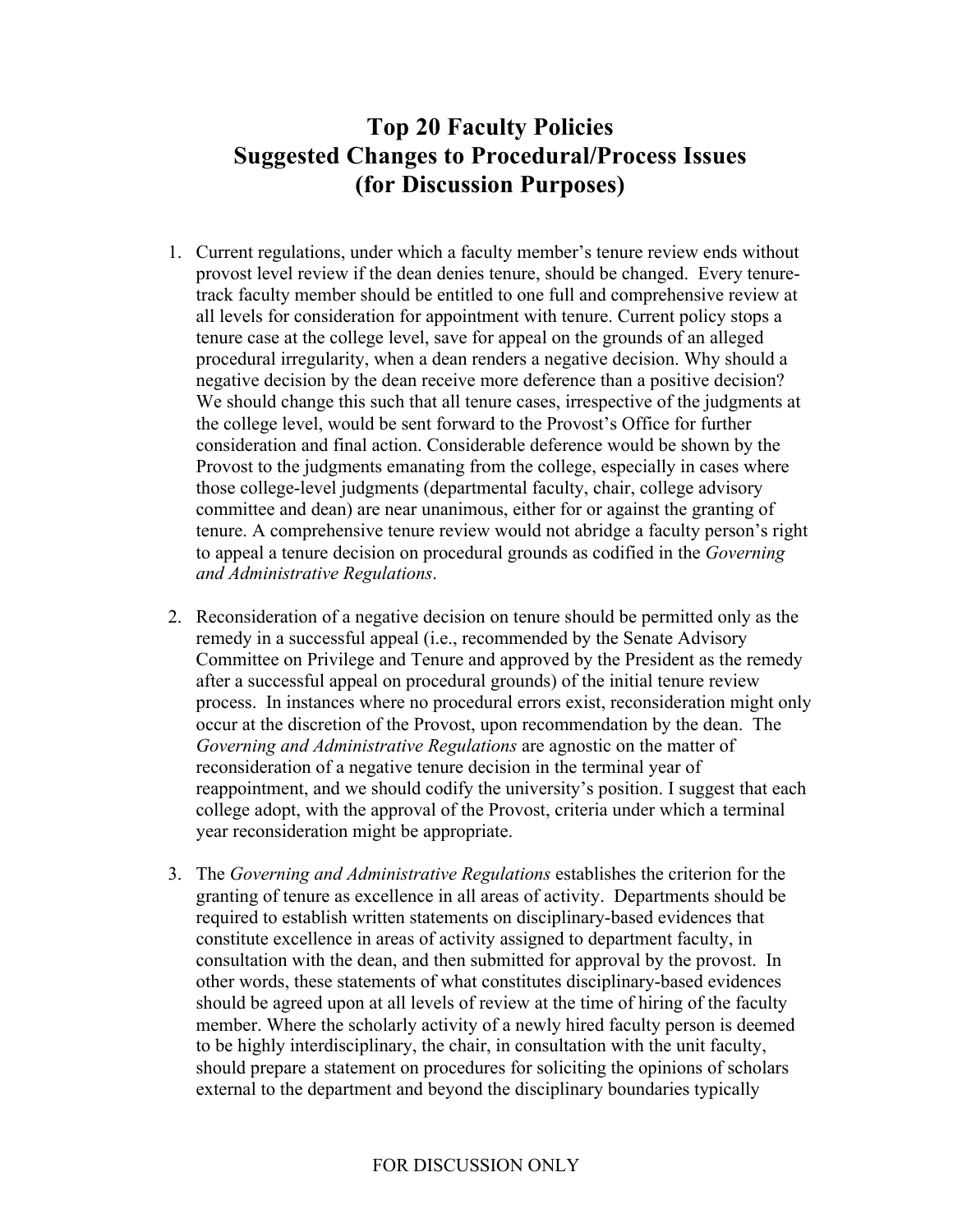applied by the department. This process should be articulated in the candidate's appointment letter, with approval at the Provost's level.

- 4. Current regulations require review of dossier and recommendation on tenure for all cases by the Dean of the Graduate School. I suggest we eliminate this requirement. The provost will be free to seek the advice of the Dean of the Graduate School as deemed necessary and appropriate.
- 5. Tenure and promotion cases where all lower level reviewers (external, department faculty, college committee, dean) agree on a positive outcome should go directly to the provost for final review, circumventing area committees. The overwhelming majority of tenure and promotion are sent forward unchallenged by all levels of review within a college. Area Committees should review all cases with a negative recommendation, and those positive cases where there is disagreement among the summary judgments of lower-level reviewers.
- 6. UK is the only institution among our benchmarks that continues the practice of requiring individual unit faculty to submit letters of evaluation in tenure and promotion cases. Unit faculty opinion is an irreducible element of any promotion or tenure review. The faculty must engage in a formal deliberative process that results in an unambiguous statement of their opinions and be unconditionally reassured that those opinions, duly recorded, shall guide the judgments of all line evaluators in the review process. Too often, however, individual letters do not convey unambiguous statements for or against the granting of tenure or promotion; present cryptic or biased assessments of strengths and weaknesses; and not infrequently contain language (or prejudicial information) that borders on (or falls into) the category of actionable statement. Those letters neither offer assistance to line evaluators nor solace to a candidate who expects from his or her colleagues consummate and proper deliberative conduct. There is "wisdom in the crowd," and a collective process of unit faculty deliberation has been enshrined among our benchmarks as the fairest means to ascertain the will of a unit faculty.

Our peer and benchmark institutions have moved successfully to a collective review by the unit faculty, one that foregoes the writing of individual faculty letters and instead is characterized by the following procedural steps and practices:

- The appropriate unit faculty persons are required to engage in substantive discussion of each tenure and promotion case at a meeting (or series of meetings). Typically, a faculty person closest to the scholarly area of the candidate, but not the department chair, facilitates the discussion.
- After each case has been discussed to the satisfaction of the appropriate unit faculty, a detailed assessment is prepared of the candidate's accomplishments in teaching, scholarship, and service, regarding both strengths and weaknesses. The summary in draft form is circulated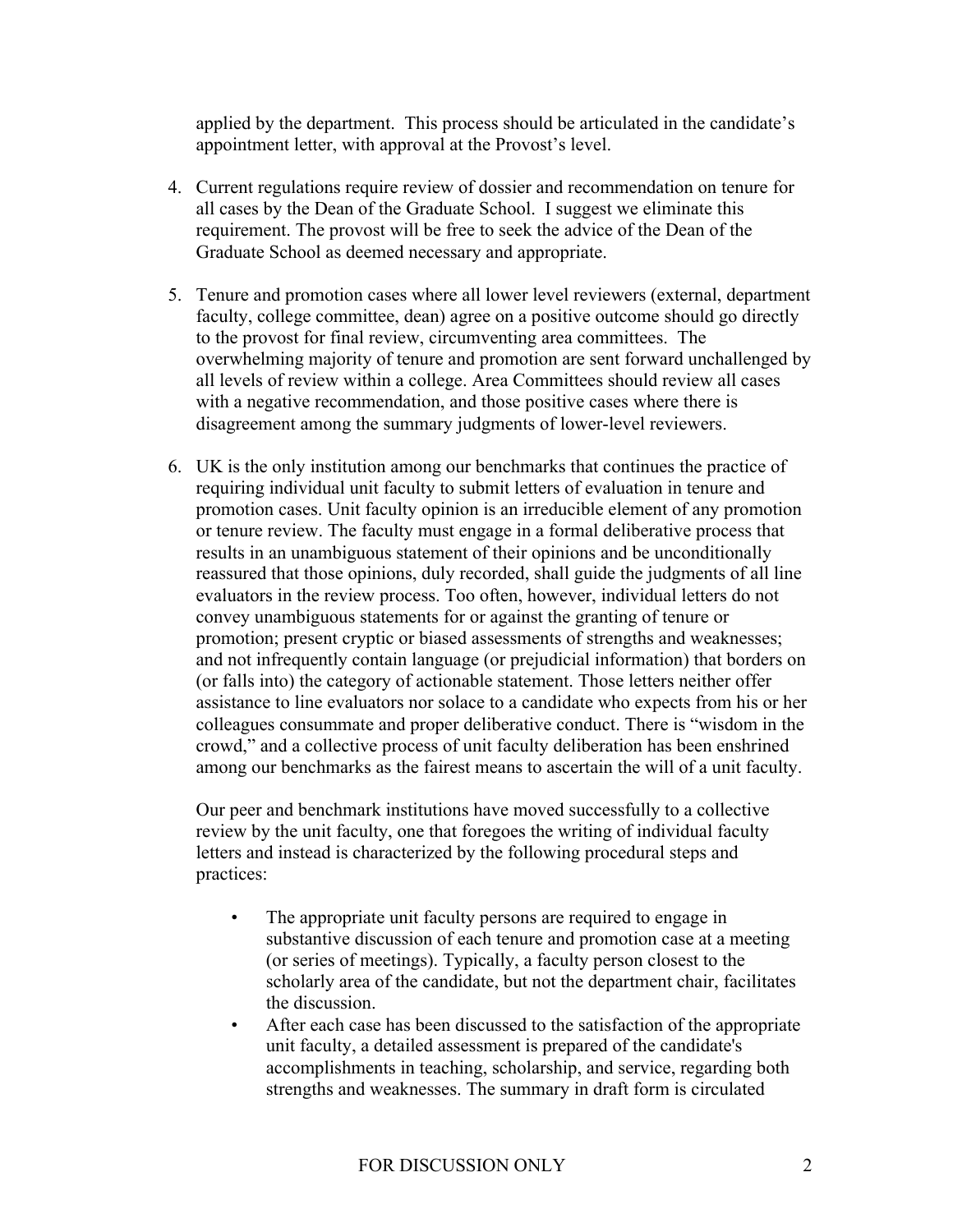among the faculty who participated in the discussion for their review and approval.

- A formal numeric vote of the appropriate faculty is taken and reported (in the aggregate) in the assessment document (see bullet above).
- The unit faculty assessment should be included in the review dossier. The chair makes an independent recommendation, with justification, in a letter which will be a part of the dossier. The chair must report to the appropriate unit faculty her/his judgment in each case under consideration and should be required to provide an explanation at formal meeting of the appropriate faculty if her/his recommendation is counter to the majority vote.

There is "wisdom in the crowd," and a collective process of unit faculty deliberation has been enshrined among our benchmarks as the fairest means to ascertain the will of a unit faculty.

7. The *Governing and Administrative Regulations* currently require a chair to obtain at least three (3) outside letters for each tenure or promotion case. I am proposing that we increase that minimum number and the preponderance of outside letters that come from reviewers selected by the chair, in consultation with the faculty but independent of the candidate for promotion or tenure. My revised language reads as follows:

A promotion or tenure dossier shall include a minimum of six (6) letters of evaluation from qualified persons outside the University. At least four (4) of the outside letters shall come from reviewers selected by the chair independent of the candidate for promotion or tenure.

Three outside letters offer no margin in those instances where one of the three letters is judged to be unhelpful, or misleading, for whatever reason; limit to a maximum of two reviewers the opinions of letter writers selected by the chair independent of the candidate for promotion or tenure; and by their numbers cannot ensure that the complexities and nuances of a case have been identified and thoughtfully discussed. Some might argue that even six is too few.

8. Meaningful mentoring of untenured faculty is one of the most important investments a department can make. Mentoring done well helps ensure that the considerable funds we invest in new faculty will result in the launch of a successful career, punctuated by a celebratory tenure review. Thoughtful, constructive feedback should be given annually to all untenured faculty members. Moreover, UK's *Administrative Regulations* stipulate that untenured faculty persons undergo formal progress reviews in their second and fourth years of their probationary period. However, a second-year progress review comes too early in the probationary period to provide meaningful feedback. Instead, UK should replace the second-year progress